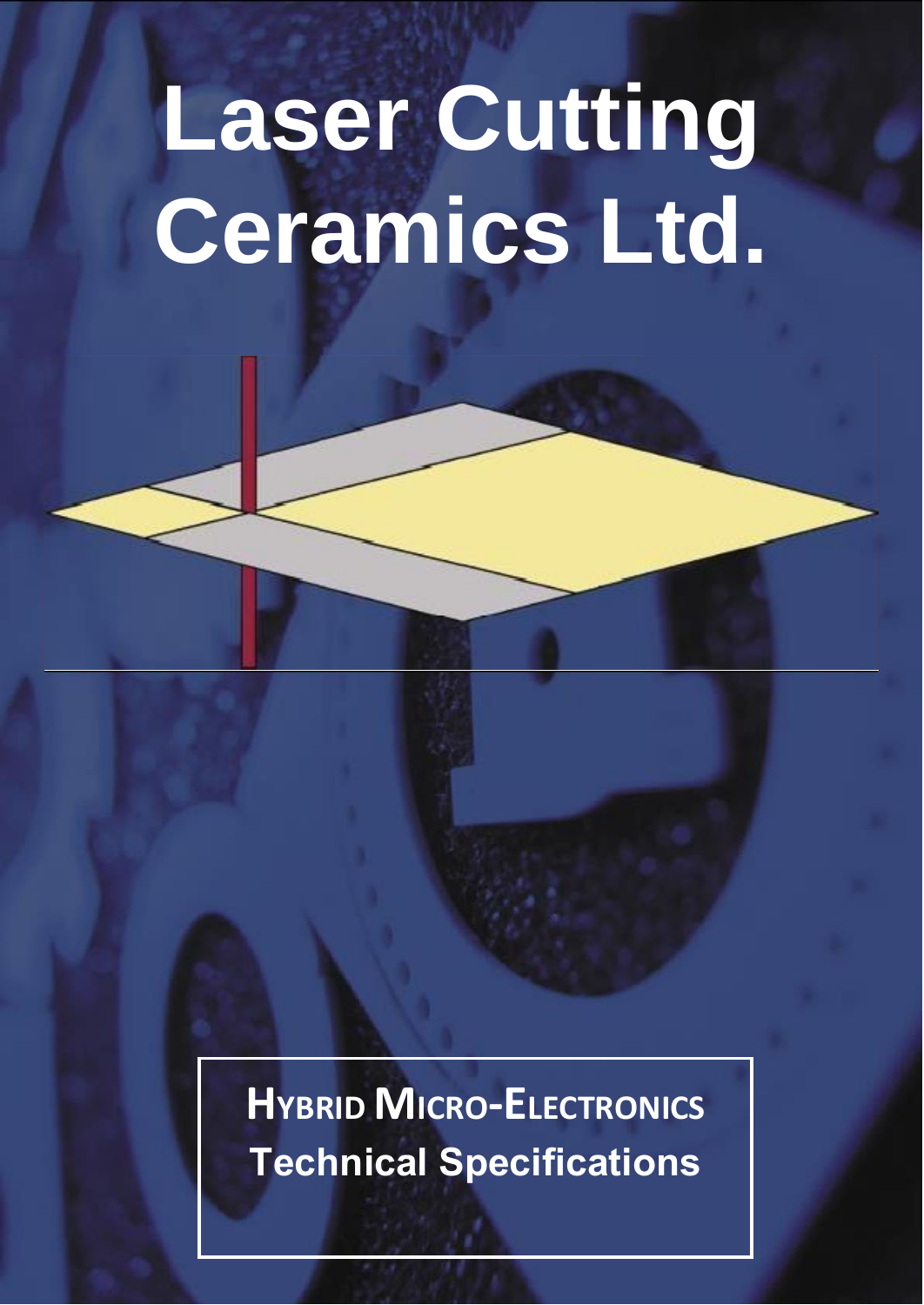### **Laser Cutting CeramicsLtd.**

Laser Cutting - Ceramics Ltd is a new name for an old, established company. As the Ceramics Division of The Laser Cutting Company Ltd, it pioneered the use of laser technology to become one of Europe's leading forces in its practical and commercial application.

The company has been supplying precision laser cut ceramic substrates to the micro-electronics industry since 1981. Its policy of continual improvement and innovation has satisfied the industry's demand for ever increasing levels of quality and complexity, whilst meeting ever shorter delivery dates.

This level of experience and industry expertise has also enabled us to develop overseas markets, and we now supply laser cut components to many of the leading hybrid microelectronics companies throughout Europe and other parts of the world.

The company specialises in laser cutting materials for the microelectronics industry and other markets requiring high quality precision laser cutting.

A key aspect of our service is the commitment we make to every customer. This includes understanding your exact requirements, supplying a level of quality that matches those requirements, and delivering on time and at a price that is realistic.





### **SERVICES AVAILABLE**

With many years' experience in laser profiling, drilling and scribing thick and thin film substrates, we can help optimise laser cut substrate design to meet your technical requirements in the most costeffective manner.

Printed or sputtered substrates with high quality circuits can be precision lasered.

In addition, we supply laser cut ceramics for lids, frames, packages, jigs, fixtures, guides, wear plates, cores, thermal and electrical insulators, spacers, washers, test pieces, kiln supports and wave guides.

Many other materials used in the micro-electronics industry can also be processed. If your application requires the use of a material not listed, please ask.

We are happy to receive inquiries by email with drawings in dxf or dwg format addressed t[o](mailto:dave@lasercutting-ceramics.co.uk) [dave@lasercutting-ceramics.co.uk](mailto:dave@lasercutting-ceramics.co.uk)

We aim to provide samples within 48 hours from receipt of final drawing subject to material availability.

### **MATERIALS PROCESSED**

\*Aluminium nitride Aluminium oxide (black) \*Aluminium oxide (white) Flexible circuit board FR4 Graphite Kapton polyimide film Mica Mylar \*Nomex 410 \*Nylon 66 Perspex Polyester Pyrex Quartz substrates **Sapphire** Silicone rubber Stainless steel foils (up to 0.25mm) Zirconia

\*material regularly stocked

We are also able to obtain FR4, Mylar, Kapton polyimide film, Perspex, polyester, stainless foil, silicone rubber

The remaining materials we would try to source but would prefer to have free issued.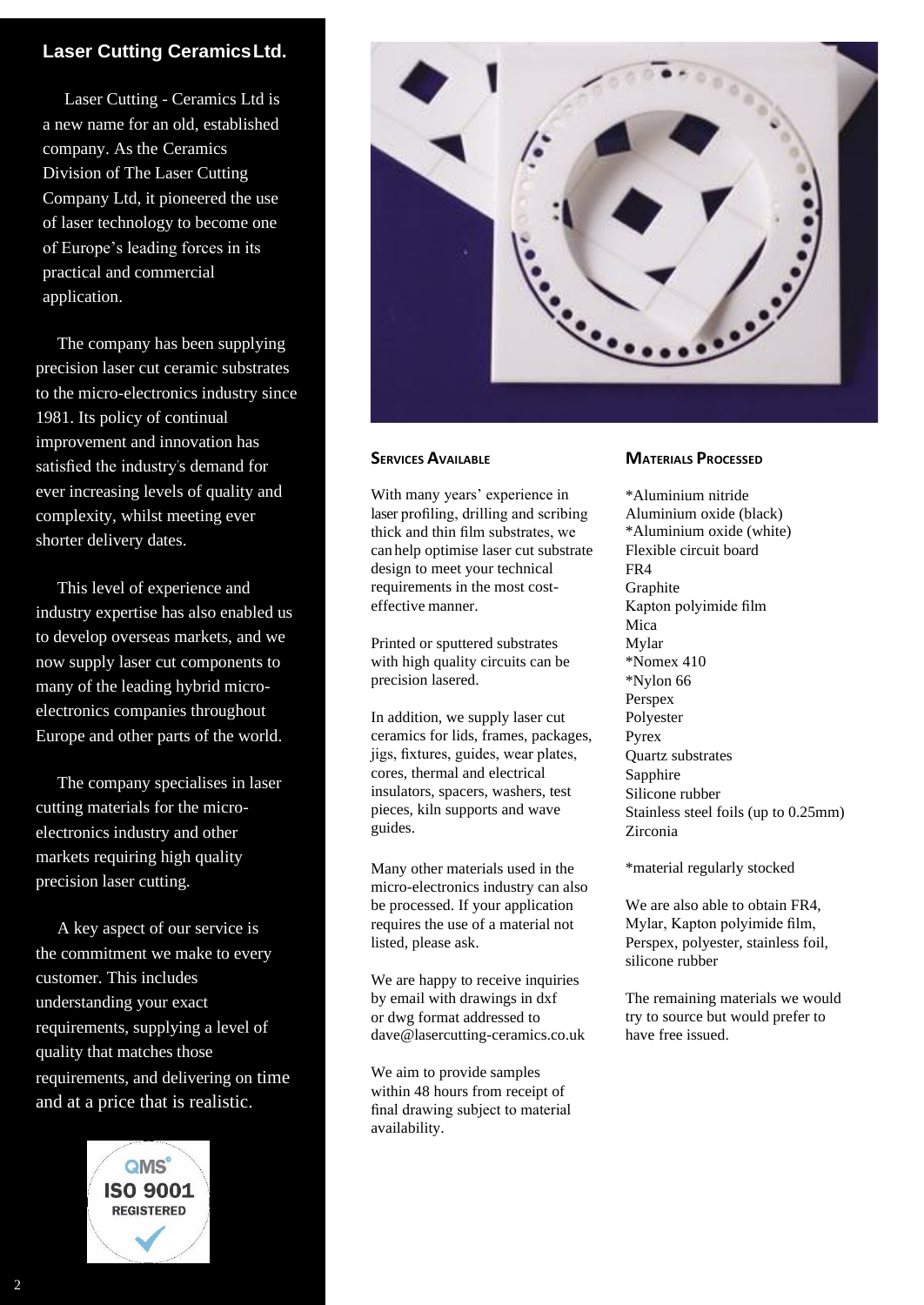|                              |                         |                          | <b>MATERIALS STOCKED</b>      |                        |                      |                     |
|------------------------------|-------------------------|--------------------------|-------------------------------|------------------------|----------------------|---------------------|
| <b>Thickness</b><br>(inches) | <b>Size</b><br>(inches) | Kyocera<br>A476<br>(96%) | Kyocera<br>A493<br>$(99.6\%)$ | Ceramtec<br>708S (96%) | Maruwa<br><b>ALN</b> | Nomex 410<br>(roll) |
| 0.003                        |                         |                          |                               |                        |                      | $\bullet$           |
| 0.005                        |                         |                          |                               |                        |                      | $\bullet$           |
| 0.007                        |                         |                          |                               |                        |                      | $\bullet$           |
| 0.008                        | $2 \times 2$            | $\bullet$                |                               |                        |                      |                     |
| 0.01                         |                         |                          |                               |                        |                      | $\bullet$           |
|                              | $4.5 \times 4.5$        | $\bullet$                | $\bullet$                     |                        | $\bullet$            |                     |
|                              | $6.5 \times 4.5$        |                          |                               | $\bullet$              |                      |                     |
| 0.015                        | $4.5 \times 4.5$        |                          | $\bullet$                     |                        |                      |                     |
|                              | $6.5 \times 4.5$        | $\bullet$                |                               |                        |                      |                     |
| 0.02                         | $4.5 \times 4.5$        | $\bullet$                |                               |                        | $\bullet$            |                     |
|                              | $6.5 \times 4.5$        |                          |                               | $\bullet$              |                      |                     |
| 0.025                        | $4.5 \times 4.5$        |                          | $\bullet$                     |                        | $\bullet$            |                     |
|                              | $6.5 \times 4.5$        | $\bullet$                |                               | $\bullet$              |                      |                     |
| 0.04                         | $4.5 \times 4.5$        |                          | $\bullet$                     |                        | $\bullet$            |                     |
|                              | $6.5 \times 4.5$        | $\bullet$                |                               | $\bullet$              |                      |                     |
| 0.05                         | $4.5 \times 4.5$        | $\bullet$                |                               |                        |                      |                     |
| 0.06                         | $4.5 \times 4.5$        | $\bullet$                |                               |                        |                      |                     |
| 0.08                         | $4.5 \times 4.5$        | $\bullet$                |                               |                        |                      |                     |



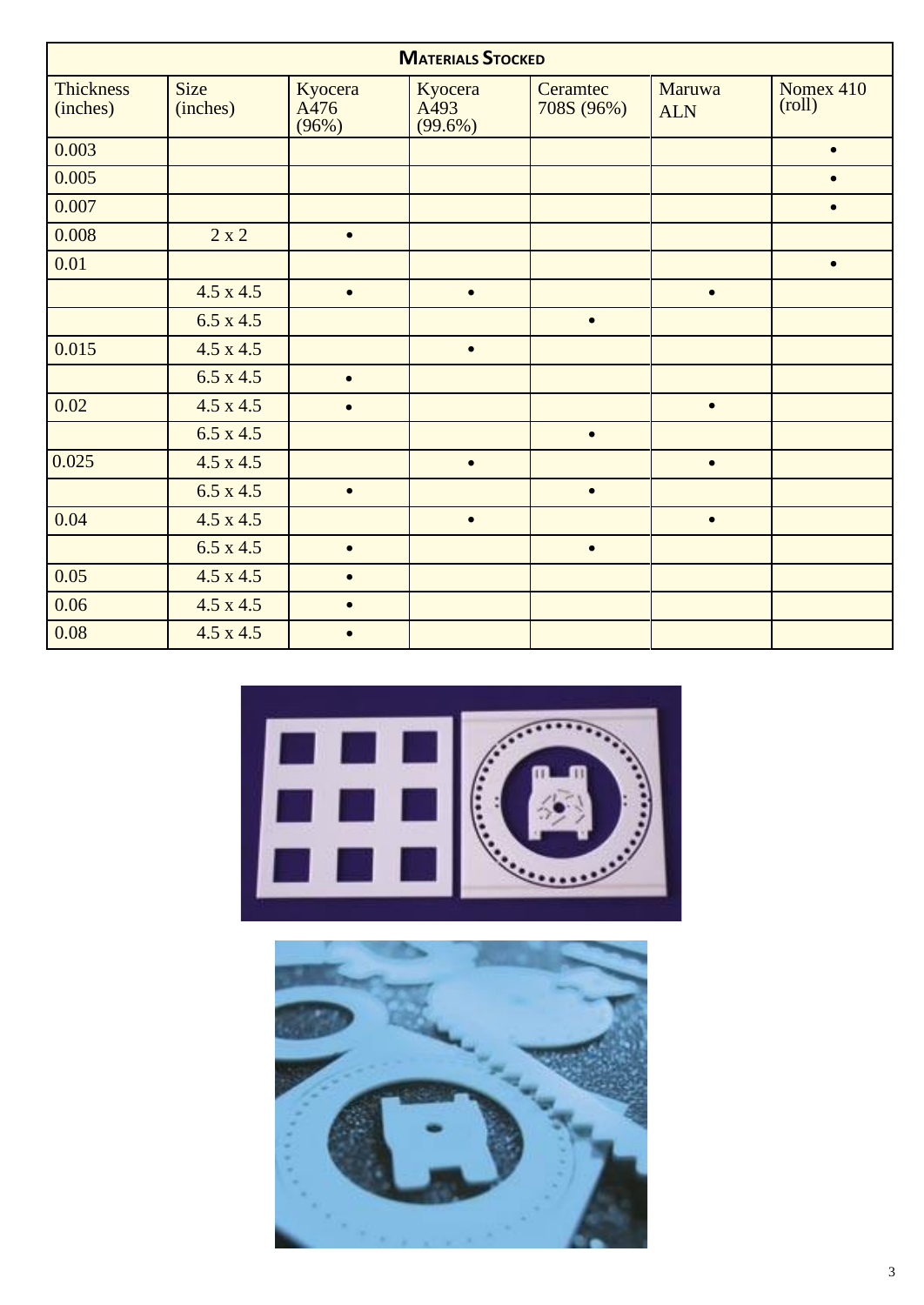

### **DESIGN GUIDELINES •**

### **LASER DRILLING AND PROFILING**

Tolerances for optimum cost-effective manufacture are ...





Length and width: between scribed edges +0.006" -0.002" (+0.15mm/-0.05mm) profiled edges  $\pm 0.002$ " ( $\pm 0.05$ mm)







- a. Scribed edge to hole centre +0.006" -0.002" (+0.15mm/-0.05mm) b. Profiled edge to hole centre  $\pm 0.002$ " ( $\pm 0.05$ mm)
- c. Centre of scribed line to hole centre  $\pm 0.002$ " ( $\pm 0.05$ mm)



Narrowest cut slot 0.004" (0.10mm) **6** minimum





- a. Hole diameter:
- standard tolerance  $\pm 0.002$ " ( $\pm 0.05$ mm) special tolerance  $\pm 0.0008$ " ( $\pm 0.02$ mm) b. Hole centre to hole centre
- standard tolerance  $\pm 0.002$ " ( $\pm 0.05$ mm) special tolerance  $\pm 0.0008$ " ( $\pm 0.02$ mm)



Corner radius  $\geq$  substrate thickness (specify internal corner radii rather than sharp corners to minimise the risk of microcracking)





**4 a.** Minimum hole diameter **6** pulsing 0.0025" (0.06mm) drilling  $0.006$ "  $(0.15 \text{ mm})$ b. Hole tapers ~5% of substrate thickness

Disc retention by scribed flats or tags Minimum tag size is 0.006" (0.15mm)



### ALTERNATIVE TOLERANCES MAY BE AVAILABLE ON REQUEST.

PLEASE CONTACT OUR REPRESENTATIVE OR THE TECHNICAL SALES DEPARTMENT.

Telephone 0114 249 4005, Fax 0114 242 5194 [e-mail dave@lasercutting-ceramics.co.uk](mailto:dave@lasercutting-ceramics.co.uk)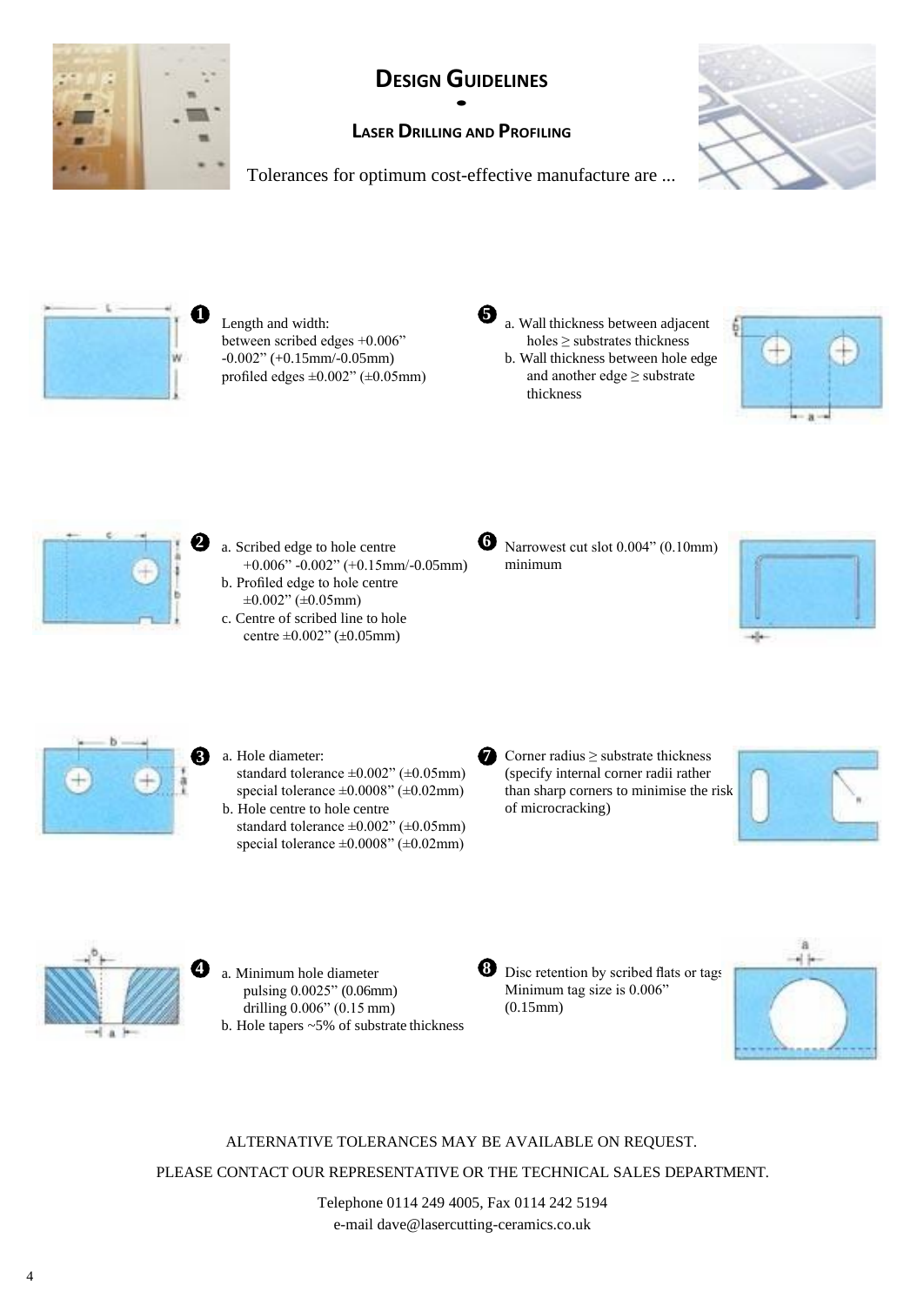### **DESIGN GUIDELINES • LASER SCRIBING**

Laser scribed substrates are normally supplied without tooling or computer part programme costs All dimensions are non-accumulative. Tolerances for economic manufacture are:



### QUALITY ASSURANCE

### VISUAL INSPECTION; ALLOWABLE SURFACE IMPERFECTIONS TO AQL 2,5 (LEVEL II)

| Thin film substrates               | <b>Surface Imperfections</b>                                                    |  |  |  |  |
|------------------------------------|---------------------------------------------------------------------------------|--|--|--|--|
| <b>CRACKS</b><br><b>CHIPS</b>      | None<br>$\frac{3}{\sqrt{6}}$ % of substrate length<br>$NLT > 0.005$ " (0.127mm) |  |  |  |  |
| <b>SURFACE</b><br><b>SCRATCHES</b> | 1 per $in^2$                                                                    |  |  |  |  |
| <b>BLISTERS</b>                    | None                                                                            |  |  |  |  |
| <b>BURRS</b>                       | $\leq 0.0004$ " (0.01mm)<br>high                                                |  |  |  |  |
| <b>RIDGES</b>                      | None                                                                            |  |  |  |  |
| <b>PITS</b>                        | $0.0004$ " $(0.01mm)$ high                                                      |  |  |  |  |
| <b>PORES</b>                       | None                                                                            |  |  |  |  |
| <b>WAVINESS</b>                    | None                                                                            |  |  |  |  |
| <b>FOREIGN</b><br><b>MATERIAL</b>  | None                                                                            |  |  |  |  |
|                                    |                                                                                 |  |  |  |  |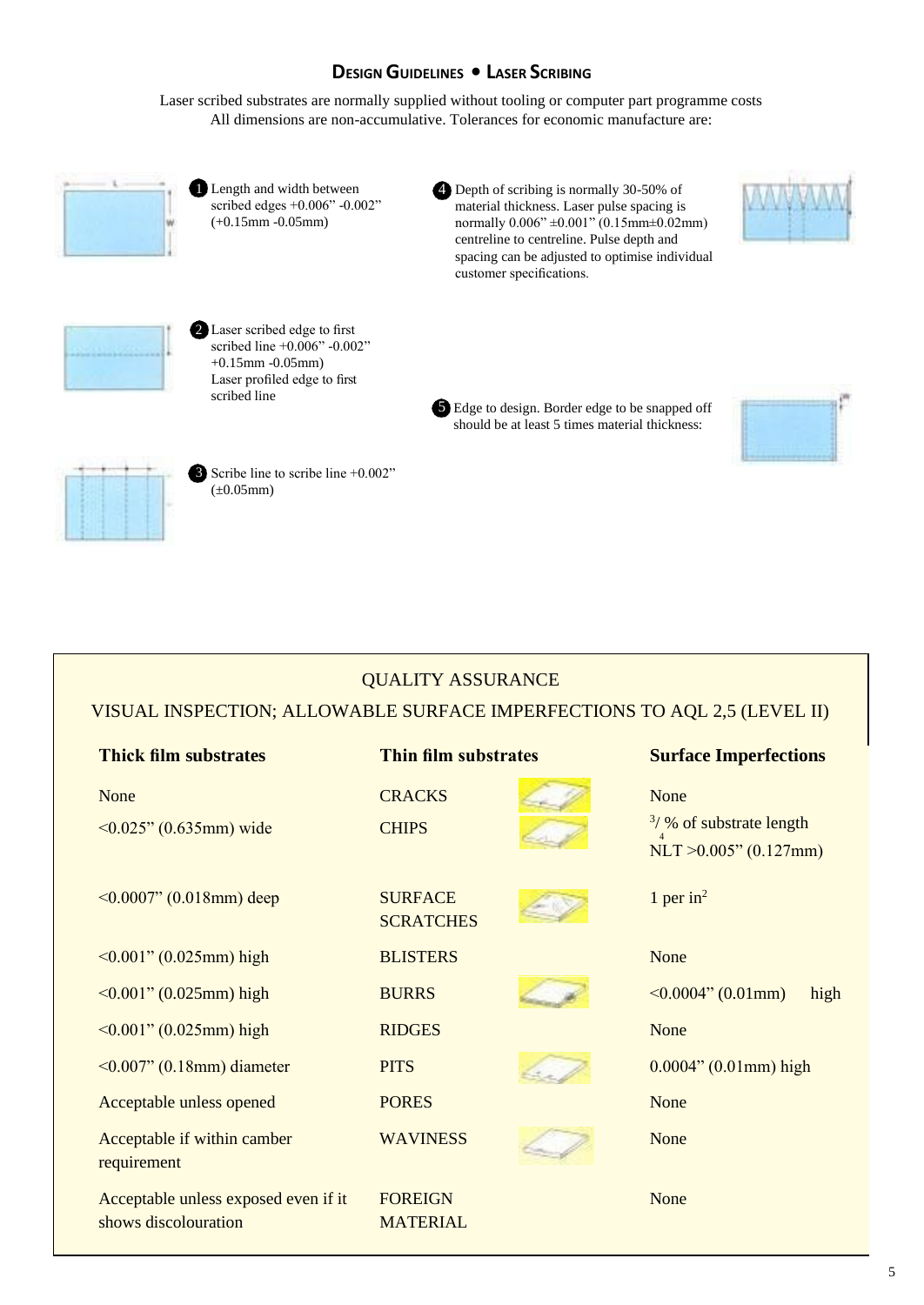| <b>CERAMTEC · ALUMINA MATERIAL PROPERTIES</b>    |                          |                        |                     |                |                  |  |  |  |
|--------------------------------------------------|--------------------------|------------------------|---------------------|----------------|------------------|--|--|--|
| Properties                                       | <b>UNITS</b>             | <b>RUBALIT® 708S</b>   | <b>RUBALIT® 710</b> | <b>ALUNIT®</b> | <b>TEST PER</b>  |  |  |  |
|                                                  |                          | 96% AI, O <sub>3</sub> | 99.6% ALO,          | Ain            |                  |  |  |  |
| Colour                                           | $\overline{\phantom{a}}$ | white                  | white               | translucent    |                  |  |  |  |
|                                                  |                          |                        |                     | medium gray    |                  |  |  |  |
| Medium grain size $d_{50}$                       | µm                       | $3 - 5$                | $\overline{2}$      | $4 - 5$        |                  |  |  |  |
| Surface roughness $R_{a}$                        | $\mu$ m                  | $0.6$ max              | 0.1                 | $0.6$ max      |                  |  |  |  |
| <b>Bulk</b> density                              | Kg/m3                    | 3780                   | 3900                | 3330           | ASTM C 20        |  |  |  |
| Water absorption capacity                        | $\%$                     | $\overline{0}$         | $\overline{0}$      | $\overline{0}$ | ASTM C 373       |  |  |  |
| Bending strength                                 |                          |                        |                     |                |                  |  |  |  |
| $-4$ -point method (40x4x3 mm3)                  | Mpa                      | 400                    | 400                 | 360            | ASTM F 417       |  |  |  |
| - dual ring method (0.63 mm substrate thickness) | Mpa                      | 500                    | 350                 |                | <b>DIN 52292</b> |  |  |  |
| Modules of elasticity                            | GPa                      | 340                    | 28                  | 320            | ASTM F417        |  |  |  |
| Thermal conductivity 20-100%                     | $W/m^{\circ}K$           | 24.3                   |                     | 180            | ASTM C 408       |  |  |  |
| Specific heat                                    | $J/kg^{\circ}K$          | 800                    |                     | 738            |                  |  |  |  |
| Coefficient of linear expansion                  | $10^{-6/°}$ K            |                        |                     |                | ASTM C 373       |  |  |  |
| $20-300$ °C                                      |                          | 6.8                    | 6.8                 | 4.7            |                  |  |  |  |
| $20-600$ °C                                      |                          | 7.3                    | 7.5                 | 5.2            |                  |  |  |  |
| 20-1000°C                                        |                          | 8.0                    | 8.5                 | 5.6            |                  |  |  |  |
| Dielectric constant                              |                          |                        |                     |                | ASTM C 150       |  |  |  |
| $-1MHz$                                          |                          | $9.8 \pm 10\%$         | $10.1 \pm 10\%$     | $9.0 \pm 10\%$ |                  |  |  |  |
| $-GHz$                                           |                          | $10.0 \pm 10\%$        | $10.1 \pm 10\%$     |                |                  |  |  |  |
| Dielectric loss factor (1 MHz)                   | $10^{-3}$                | 0.3                    | 0.2                 | 0.4            | ASTM D 150       |  |  |  |
| Breakdown strength                               | KV/mm                    |                        |                     |                | ASTM D 149       |  |  |  |
| -1 mm substrate thickness                        |                          | 15                     |                     | 16             |                  |  |  |  |
| -0.63 mm substrate thickness                     |                          | 20                     | >10                 |                |                  |  |  |  |
| -0.25 mm substrate thickness                     |                          | 28                     |                     |                |                  |  |  |  |
| Volume resistivity                               | ohm x cm                 |                        |                     |                | ASTM D 257       |  |  |  |
| $-20^{\circ}$ C                                  |                          | $10^{13}$              | $10^{13}$           | $10^{13}$      |                  |  |  |  |
| $-200^{\circ}$ C                                 |                          | $10^{12}$              | $10^{13}$           |                |                  |  |  |  |
| $-400^{\circ}$ C                                 |                          | $10^{11}$              | $10^{12}$           |                |                  |  |  |  |
| $-600^{\circ}$ C                                 |                          | $10^{8}$               | 10 <sup>9</sup>     |                |                  |  |  |  |
|                                                  |                          |                        |                     |                |                  |  |  |  |



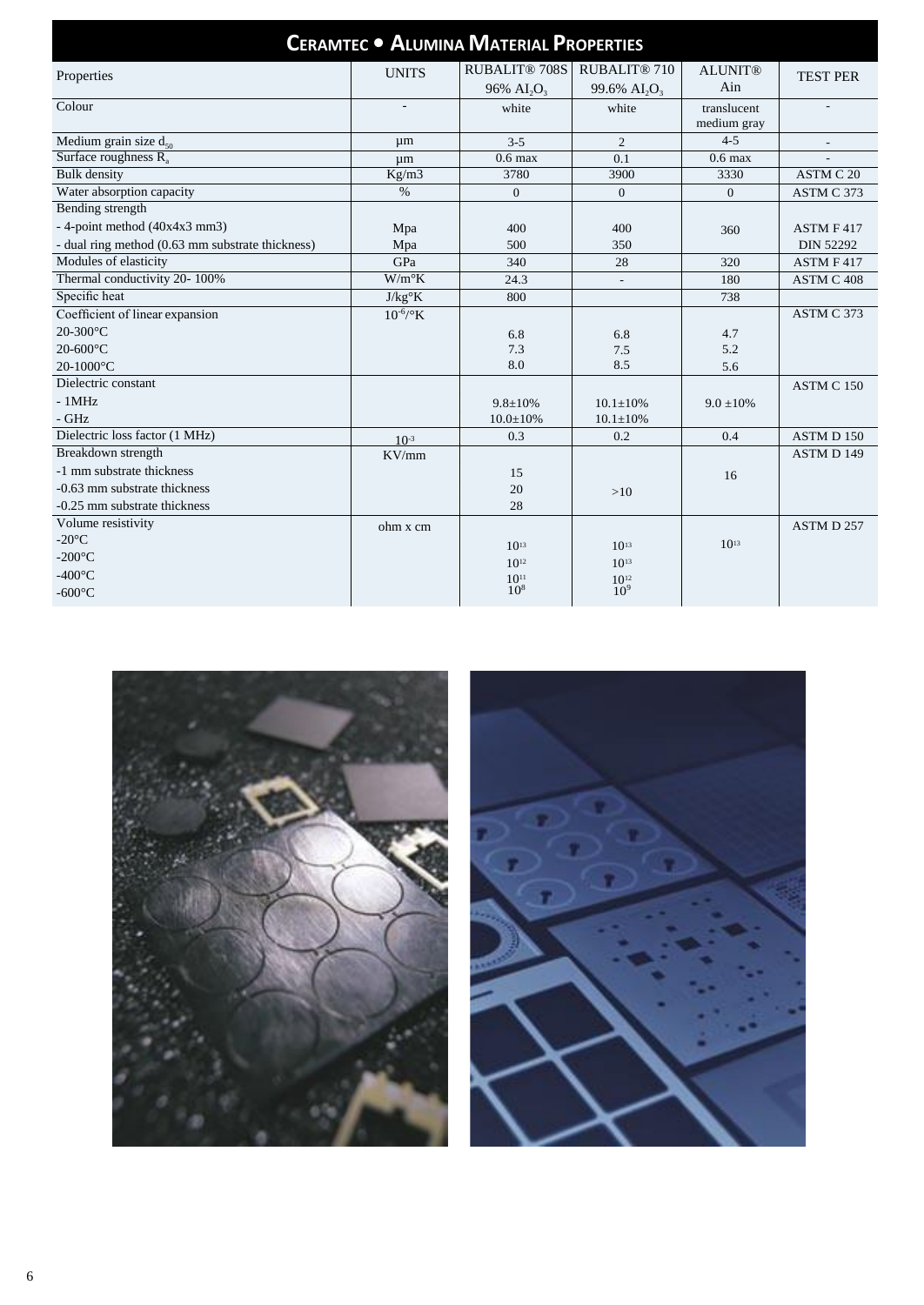|                      |                              |                                 | KYOCERA · ALUMINA MATERIAL PROPERTIES |                                            |                                                 |                                   |                                |
|----------------------|------------------------------|---------------------------------|---------------------------------------|--------------------------------------------|-------------------------------------------------|-----------------------------------|--------------------------------|
| Kyocera No.          |                              |                                 |                                       | $A-445$                                    | $A-473$                                         | $A-476T$                          | A-493                          |
| Appearance           |                              |                                 |                                       | Dense                                      | Dense                                           | Dense                             | Dense                          |
| Colour               |                              |                                 |                                       | Dark Brown                                 | White                                           | White                             | White                          |
| Alumina Content (%)  |                              |                                 |                                       | 91                                         | 92                                              | 96                                | 99.6                           |
| Main Characteristics |                              |                                 |                                       | Opacity<br><b>High Heat</b><br>Dissipation | Metalising<br>Mechanically<br>Strong            | Standard<br>Substrate<br>Material | Good<br>surface<br>smoothness  |
| Main Applications    |                              |                                 |                                       | IC Packages,<br>Lids                       | Lids,<br><b>Substrates</b><br>For<br>Refractory | Thick Film<br>Substrates          | Thin Film<br><b>Substrates</b> |
|                      | <b>Bulk Density</b>          |                                 |                                       | 3.9                                        | 3.6                                             | 3.8                               | 3.9                            |
|                      | Water Absorption             |                                 | $\%$                                  | $\overline{0}$                             | $\overline{0}$                                  | $\Omega$                          | $\Omega$                       |
|                      | Vickers Hardness (Load 500g) |                                 | $kg/mm^2$                             | 1.100                                      | 1.350                                           | 1.500                             | 1.650                          |
| Characteristics      | Flexural                     |                                 | psi,                                  | 30,000                                     | 46,000                                          | 40,000                            | 70,000                         |
| Mechanical           | Strength                     | kg/cm <sup>2</sup>              |                                       | 2,100                                      | 3,200                                           | 2,800                             | 5,000                          |
|                      | Compressive                  |                                 | psi,                                  | $\overline{a}$                             | $\overline{a}$                                  | $\mathbf{r}$                      | $\overline{\phantom{a}}$       |
|                      | Strength                     |                                 | kg/cm <sup>2</sup>                    | $\overline{\phantom{a}}$                   |                                                 | $\overline{\phantom{a}}$          | $\overline{\phantom{a}}$       |
|                      | Youngs $(x10^6)$             |                                 | psi,                                  | $\blacksquare$                             | 39                                              | $\overline{a}$                    | $\blacksquare$                 |
|                      | Modulus $(x10^6)$            |                                 | kg/cm <sup>2</sup>                    |                                            | 2.7                                             |                                   | $\overline{\phantom{a}}$       |
| Characteristics      | Coefficient of Linear        | $40^{\circ} - 400^{\circ}$      | $1$ /°C                               | 7.2                                        | 6.9                                             | 7.1                               | 7.2                            |
| Thermal              | Thermal Expansion            | $40^\circ - 800^\circ \text{C}$ | $(x10-6)$                             | 8.1                                        | 7.7                                             | 7.8                               | 8.2                            |
|                      | <b>Thermal Conductivity</b>  | $20^\circ$                      | cal-cm/cm <sup>2</sup> -sec-°C        | 0.04                                       | 0.04                                            | 0.05                              | 0.08                           |
|                      | Specific Heat                |                                 | cal/g°C                               | 0.19                                       | 0.19                                            | 0.19                              | 0.19                           |
|                      | Max. Use Temperature         |                                 | $\overline{C}$                        | 1,200                                      | 1,500                                           | 1,600                             | 1,750                          |
|                      | Dielectric Strength          |                                 | kv/mm                                 | $10\,$                                     | 10                                              | 10                                | 10                             |
|                      |                              | $20^{\circ}$ C                  |                                       | $>10^{12}$                                 | $>10^{14}$                                      | $>10^{14}$                        | $>10^{14}$                     |
|                      | Volume<br>Resistivity        | $300^{\circ}$ C                 | $\Omega$ -cm                          | 10 <sup>8</sup>                            | $10^{13}$                                       | $10^{14}$                         | $10^{14}$                      |
| Electrical           |                              | $500^{\circ}$ C                 |                                       | 10 <sup>7</sup>                            | $10^{10}$                                       | $10^{11}$                         | $10^{12}$                      |
| Characteristics      | Dielectric Constant          | (1MHz)                          | $\overline{a}$                        | 7.9                                        | 9.5                                             | 10.2                              | 9.9                            |
|                      | Dielectric Loss Angle        | (1MHz)                          | $(10^{-4})$                           | $\Box$                                     | $8\,$                                           | $\overline{c}$                    | $\sqrt{2}$                     |
|                      | <b>Loss Factor</b>           |                                 | $(x10^{-64})$                         | $\blacksquare$                             | 76                                              | 19                                | 19                             |

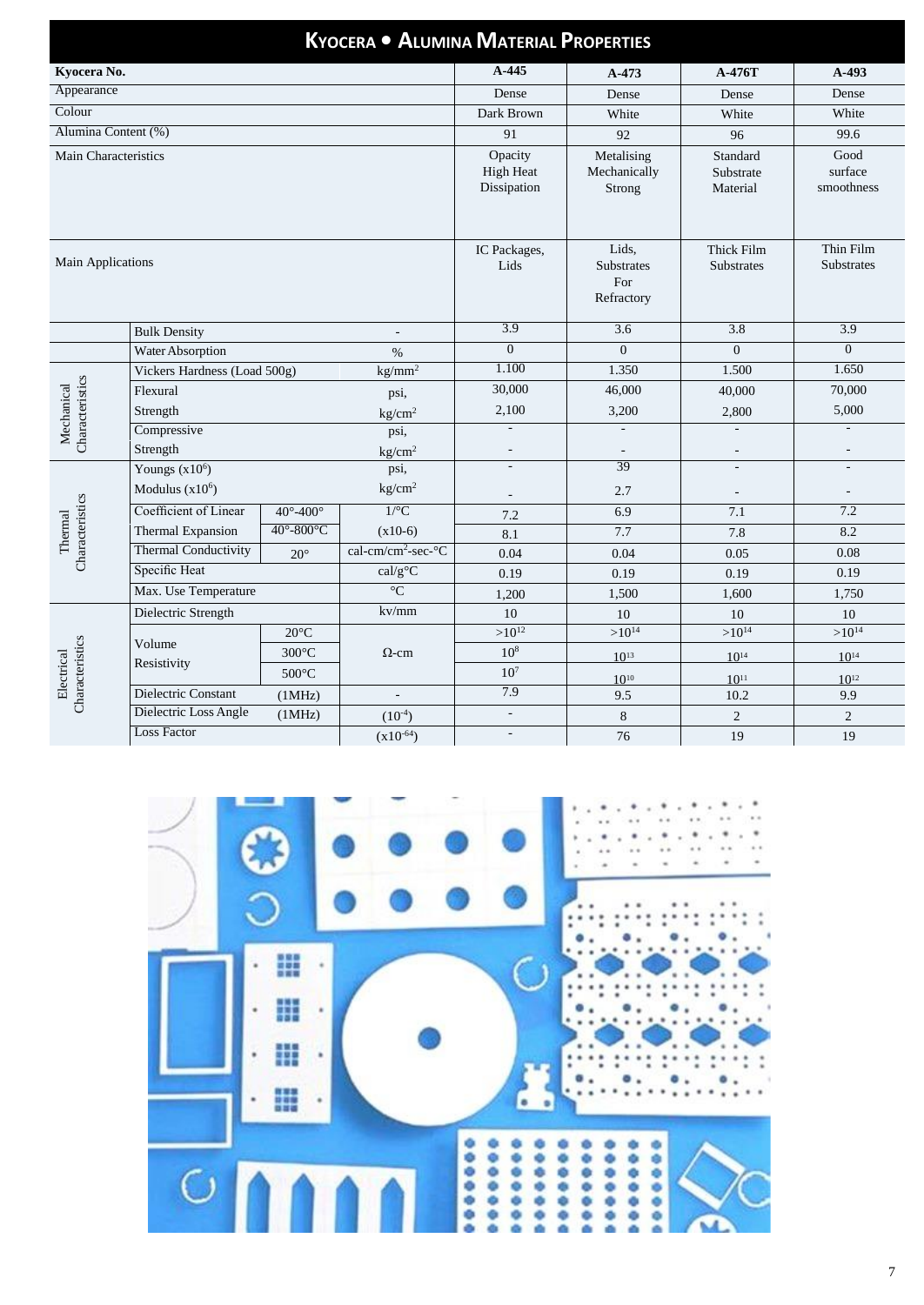|                                                                                            |                          |                                      | <b>MARUWA · ALUMINA MATERIAL PROPERTIES</b> |                   |                          |  |
|--------------------------------------------------------------------------------------------|--------------------------|--------------------------------------|---------------------------------------------|-------------------|--------------------------|--|
| Properties                                                                                 | Unit                     | HA-995                               | HA-96-2                                     | Method            | Related                  |  |
| Material                                                                                   | $\overline{\phantom{a}}$ | 99.6% AI <sub>2</sub> O <sub>3</sub> | 96% AI <sub>2</sub> O <sub>3</sub>          |                   |                          |  |
| Colour                                                                                     | $\overline{\phantom{a}}$ | white                                | white                                       | $\overline{a}$    | $\overline{a}$           |  |
| <b>Bulk</b> density                                                                        | kg/m <sup>3</sup>        | 3900                                 | 3750                                        | <b>JIS C2141</b>  | ASTM C 20                |  |
| Water absorption                                                                           | $\%$                     | 0.0                                  | 0.0                                         |                   | ASTM C 373               |  |
| Surface roughness Ra                                                                       | $\mu$ m                  | 0.1                                  | 0.5                                         |                   | $\overline{\phantom{a}}$ |  |
| Bending strength<br>(3 point method)                                                       | MPa                      | 400                                  | 400                                         | <b>JIS R 1601</b> | <b>DIN EN 843-1</b>      |  |
| Compressive strength                                                                       | MPa                      | 2300                                 | 2000                                        | <b>JIS R 1608</b> | ASTM F417                |  |
| Modulus of elasticity                                                                      | GPa                      | 370                                  | 340                                         | <b>JIS R 1602</b> |                          |  |
| Vickers hardness                                                                           | GPa                      | 15.0                                 | 13.5                                        | <b>JIS R 1610</b> |                          |  |
| Thermal conductivity<br>$25^{\circ}$ C<br>$300^{\circ}$ C                                  | $M/m*K$                  | 30<br>15                             | 24<br>14                                    | <b>JIS R 1611</b> | ASTM C 408               |  |
| Specific heat                                                                              | $J/kg*K$                 | 750                                  | 750                                         |                   |                          |  |
| Coefficient of thermal<br>expansion<br>40 <sup>~</sup> 400°C<br>4080 C                     | $10^6/K$                 | 7.2<br>8.1                           | 7.0<br>7.7                                  | <b>JIS R 1618</b> | ASTM C 373               |  |
| Dielectric const<br>$-1MHz$<br>$-1$ GHz                                                    |                          | $9.7 + (-10\%$<br>$10.2 + (-10\%$    | $9.5 + (-10\%$<br>$10.0 + (-10\%$           |                   | ASTM C <sub>150</sub>    |  |
| Dielectric loss factor<br>$-1MHz$                                                          | 10 <sup>3</sup>          | 0.2                                  | 0.3                                         |                   |                          |  |
| Breakdown strength<br>-0.63mm thickness<br>-0.25mm thickness                               | kV/mm                    | 15<br>20<br>28                       | 15<br>20<br>30                              | <b>JIS C 2141</b> | ASTM D 149               |  |
| Volume resistivity<br>$-2$ <sup><math>C</math></sup><br>$-30^{\circ}$ C<br>$-50^{\circ}$ C | $Ohm*cm$                 | $10^{14}$<br>$10^{12}$<br>$10^{10}$  | $10^{14}$<br>$10^{10}$<br>10 <sup>8</sup>   |                   | ASTM D 257               |  |

|                                                |                          | <b>MARUWA • ALUMINA MATERIAL ADDITIONAL CHARACTERISTICS</b> |                |                |
|------------------------------------------------|--------------------------|-------------------------------------------------------------|----------------|----------------|
| Property                                       | Units                    | 96% Alumina                                                 | 99.5% Alumina  | <b>ALN</b>     |
| Colour                                         | $\overline{\phantom{a}}$ | white                                                       | white          | grey           |
| Grain Size (d50)                               | $\mu$ m                  | $3 - 5$                                                     | $\overline{2}$ | $\overline{4}$ |
| Density                                        | g/cm <sup>3</sup>        | 3.7                                                         | 3.9            | 3.3            |
| Water Absorption                               | $\%$                     | 0.0                                                         | 0.0            | 0.0            |
| Surface roughness                              | $\mu$ m                  | 0.3                                                         | 0.5            | 0.5            |
| Bending strength                               | <b>MPa</b>               | 340                                                         | 400            | 400            |
| Young's module                                 | GPa                      | 340                                                         | 380            | 380            |
| Specific heat                                  | $J/Kg^{\circ}K$          | 800                                                         | 740            | 740            |
| Thermal conductivity<br>$(20-100\%)$           | $W/m^oK$                 | 24                                                          | 170            | 170            |
| Coefficient of linear<br>expansion $(20-600%)$ | $10E-6$ <sup>o</sup> K   | 7.3                                                         | 4.0            | 4.0            |
| Dielectric constant<br>(1MHz 25°C)             |                          | 9.4                                                         | 9.0            | 9.0            |
| Dielectric loss factor<br>(1MHz)               | $\overline{\phantom{a}}$ | 0.3                                                         | 0.4            | 0.4            |
| Breakdown voltage<br>$(t=0.63$ mm)             | KV/mm                    | 20                                                          | 15             | 15             |
| Volume resistivity 200°C                       | Ohm x cm                 | 1 x 10E12                                                   | 1 x 10E14      | 1 x 10E14      |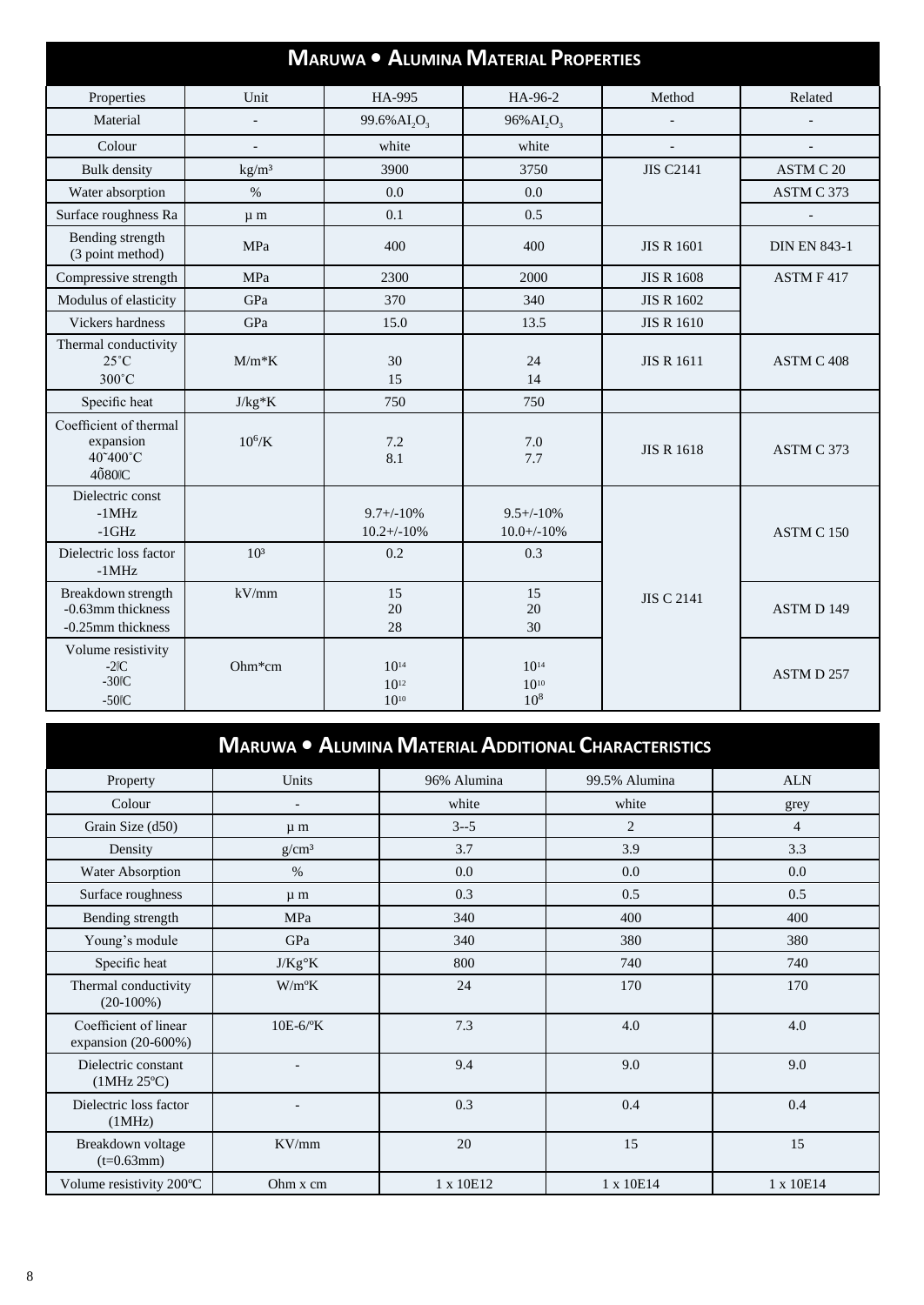### **DESCRIPTION**

Nomex® Type 410 is a calendared insulation paper, which offers high inherent dielectric strength, mechanical toughness, flexibility and resilience. Type 410 is the original form of Nomex® paper and is widely used in a majority of electrical equipment applications. Available in 11 thicknesses (0.05 to 0.76 mm), Type 410 is used in most known electrical sheet insulation applications

### **AVAILABILITY**

Standard rolls are 914 mm and 610 mm wide.

### **TYPICAL ELECTRICAL PROPERTIES**

| Thickness                            | mm      | 0.05 | 0.08 | 0.13 | 0.18 | 0.25                      | 0.30 <sub>l</sub> | 0.38 | 0.51               | 0.61                         | 0.65         | 0.76 |
|--------------------------------------|---------|------|------|------|------|---------------------------|-------------------|------|--------------------|------------------------------|--------------|------|
| Dielectric strength<br>AC rapid rise | kV/mm   |      | 22   | 26   | 33   | $\sim$<br>ے ر             | 33                | 32   | $\bigcap$ 1<br>3 l | 32                           | 32           | 27   |
| Dielectric constant                  | at 60Hz | 1.6  | 1.6  | 2.4  | 2.7  | $\sim$ $\sim$<br><u>.</u> | 2.9               | 32   | 3.4                | $\gamma$<br>$\mathfrak{I}$ . | $\sim$<br>J. | 3.7  |

### **HUMIDITY EFFECTS ON ELECTRICAL PROPERTIES**

| Relative humidity   |                      | Oven dry | 50         | 90   |
|---------------------|----------------------|----------|------------|------|
| Dielectric strength | kV/mm                | 37.8     | 35.4       | 33.8 |
| Dielectric constant | at $60Hz$            | 2.5      | <u>، ،</u> |      |
| Dissipation factor  | at 60 Hz x $10^{-3}$ |          |            |      |

### **TYPICAL MECHANICAL PROPERTIES**

| <b>Nominal</b>                                  |                | 0.05 | 0.08     | 0.13 | 0.18 | 0.25 | 0.30 | 0.38 | 0.51 | 0.61 | 0.65 | 0.76 | Test<br>method |      |
|-------------------------------------------------|----------------|------|----------|------|------|------|------|------|------|------|------|------|----------------|------|
| Tensile strength                                | MD             | 43   | 70       | 144  | 228  | 306  | 385  | 482  | 657  | 823  | 715  | 910  | <b>ASTM</b>    |      |
| N/cm                                            | <b>XD</b>      | 18   | 34       | 68   | 116  | 152  | 203  | 263  | 376  | 534  | 505  | 613  | D-828          |      |
| $\%$<br>Elongation                              | MD             | 11   | 11       | 16   | 19   | 20   | 23   | 21   | 22   | 21   | 20   | 20   | <b>ASTM</b>    |      |
|                                                 | <b>XD</b>      | 8    | $\Omega$ | 13   | 15   | 16   | 19   | 17   | 17   | 15   | 14   | 16   | D-828          |      |
| <b>Initial Tear</b>                             | <b>MD</b>      | 11   | 16       | 32   | 49   | 71   | 93   | 116  | 162  | 187  | 176  | 240  | <b>ASTM</b>    |      |
| strength<br>$\boldsymbol{n}$                    | X <sub>D</sub> | 6    | 8        | 16   | 25   | 43   | 51   | 71   | 110  | 146  | 146  | 191  | D-1004         |      |
| <b>THERMAL CONDUCTIVITY</b>                     |                |      |          |      |      |      |      |      |      |      |      |      |                |      |
| <b>Nominal Thickness</b>                        |                | mm   |          | 0.05 |      | 0.08 | 0.13 | 0.18 |      | 0.25 | 0.38 | 0.51 |                | 0.76 |
| Density                                         |                | g/cc |          | 0.72 |      | 0.80 | 0.87 | 0.94 |      | 0.96 | 1.01 | 1.05 |                | 1.08 |
| Thermal conductivity $1$ )                      |                |      |          | 103  |      | 114  | 123  | 143  |      | 139  | 149  | 157  |                | 175  |
| mWatt/meter K                                   |                |      |          |      |      |      |      |      |      |      |      |      |                |      |
| <sup>1)</sup> All data taken at $150^{\circ}$ C |                |      |          |      |      |      |      |      |      |      |      |      |                |      |

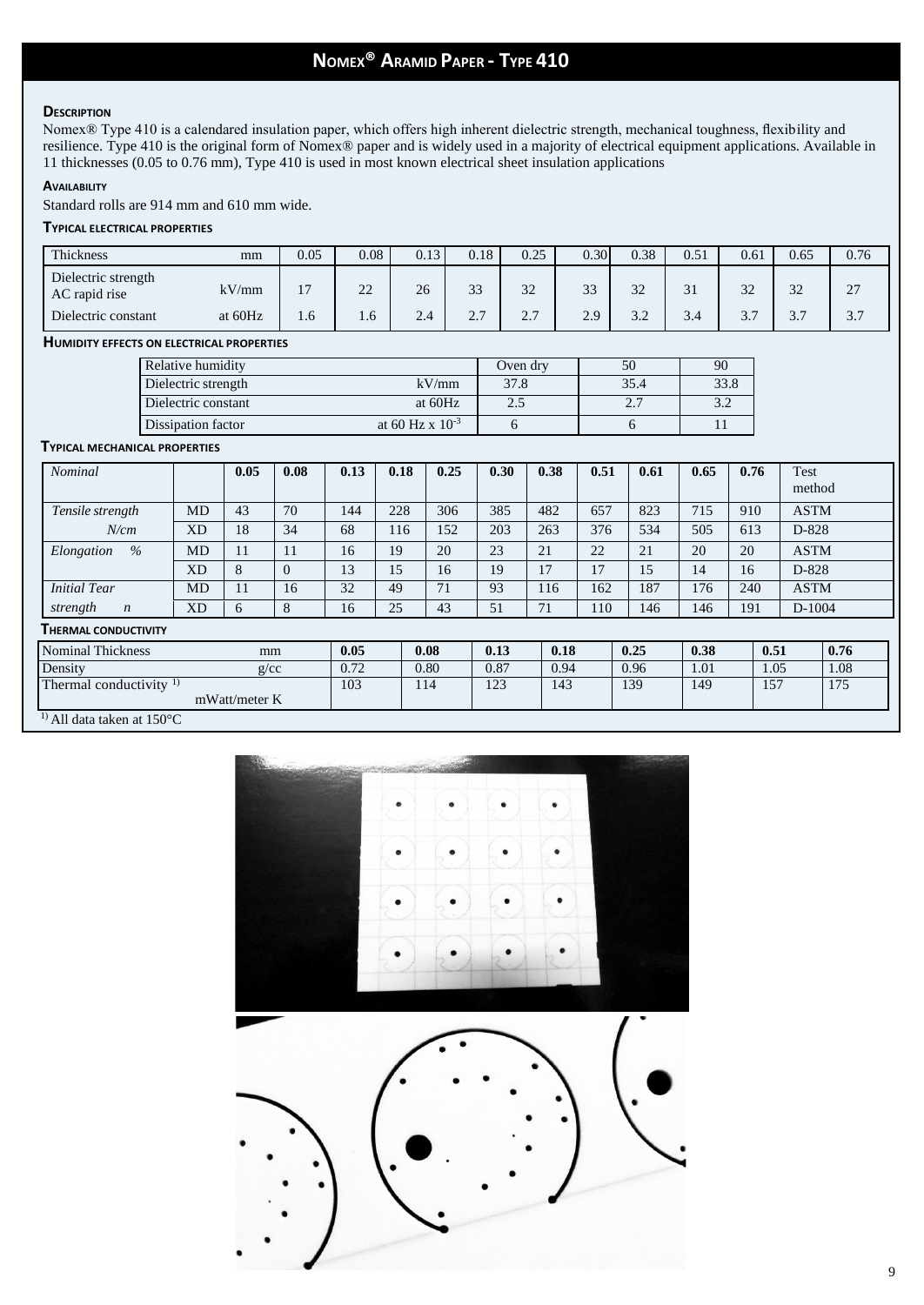### **KAPTON® POLYIMIDE FILM**

### **Description**

Kapton® Polyimide film possesses a unique combination of properties previously unavailable among polymeric film materials. The ability of Kapton® to maintain its excellent physical, electrical and mechanical properties over a wide temperature range has opened new design and application areas for plastic films.

Kapton® is extensively used for aerospace, printed circuit and traction motor applications, operating up to 400°C. It has proved to be an indispensable material for advanced applications. Several types of Kapton® are available:-

**KAPTON® HN** - used for the majority of applications, where its properties are required over a wide temperature range

**KAPTON® FN** - where heat sealability is required. Kapton® is combined with Teflon FEP resin. It is commonly used for lapping of copper conductors in electric motors and aerospace wires

**KAPTON® VN** - only occasionally called for, being similar to HN but with superior dimensional stability

- Operating range  $-269^{\circ}$ C to  $+400^{\circ}$ C aerospace
- UL94-VO rating slot liners slot liners heating elements
- No melting point magnet wire metallising
- 
- 
- 
- 

### **FEATURES: APPLICATIONS:**

- 
- 
- 
- Flexible and light flexible printed circuits heat sink
- Excellent properties: Mechanical transformer insulation radar chaff
	- Electrical bar code labels smoke hoods
	- Thermal loudspeaker voice coils adhesive tape
- 
- 
- 
- 
- -

• chemical resistance

### **TYPICALKAPTON®PROPERTIES**

| <b>Type</b>                           |                               | <b>100HN</b>     | $200$ HN  | $200 \text{ VN}$ | 150 FN 019        |
|---------------------------------------|-------------------------------|------------------|-----------|------------------|-------------------|
| Nominal Thickness                     | um                            | 25               | 50        | 50               | 38 (25µK/13µ FEP) |
| Tensile strength at 23 <sup>°</sup> C | $N/mm^2$                      | 165              | 165       | 165              | 162               |
| Elongation at 23 <sup>°</sup> C       | %                             | 40               | 45        | 50               | 70                |
| Shrinkage at 250°C                    | $\%$                          | 2.5              | 2.5       | 0.05             | n.a.              |
| Dielectric strength at 60 hertz-      | $1/4$ " electrodes V/ $\mu$ m | 236              | 197       | 197              | 138               |
| Volume resistivity at 200°C           | ohm-cm                        | 1 <sub>012</sub> | $10^{12}$ | $10^{12}$        | 10                |
| Dielectric constant at 1 kilohertz    |                               | 3.9              | 3.9       | 3.9              | 3.9               |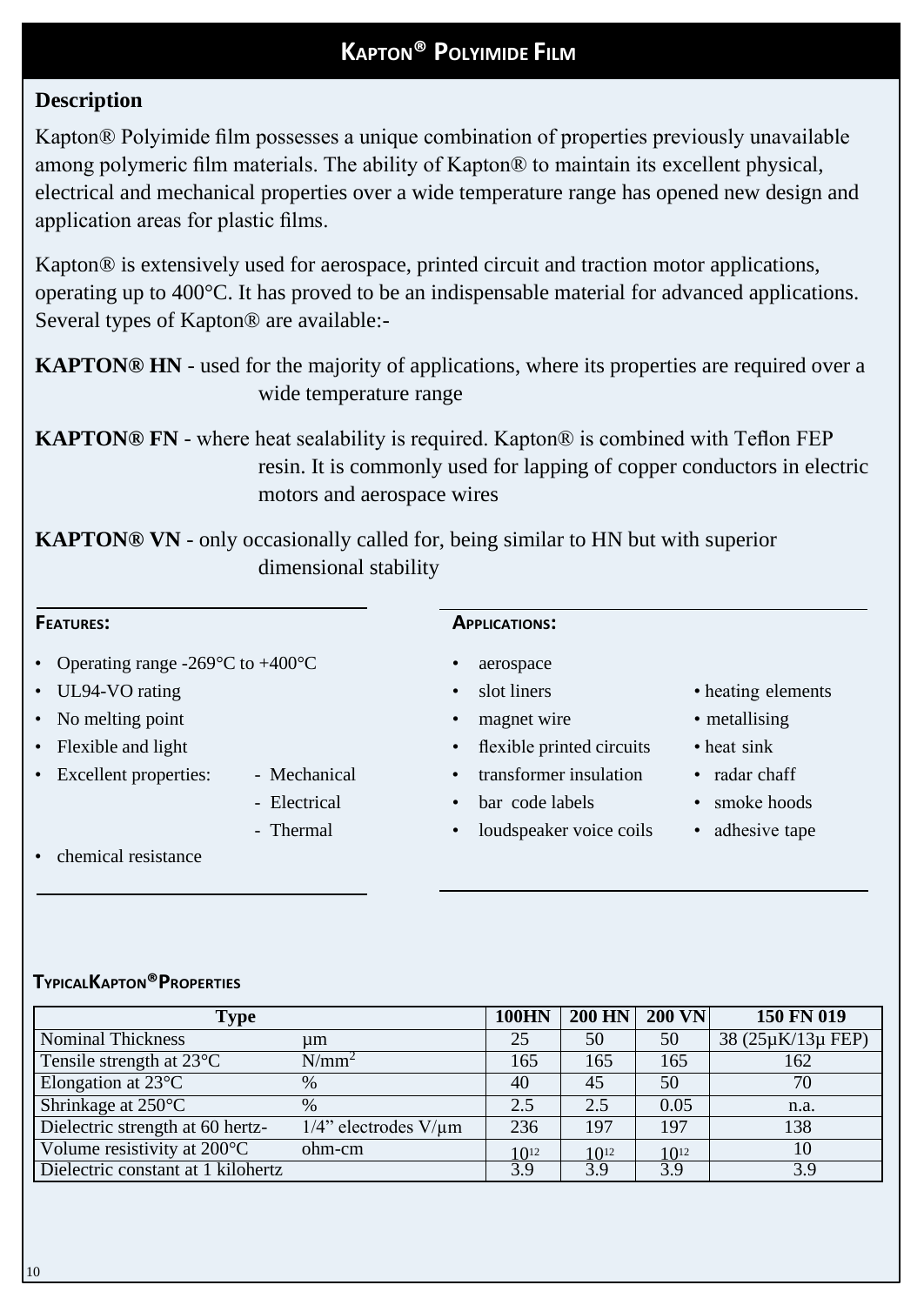### **MYLAR® POLYESTER FILM**

### **DESCRIPTION**

Mylar® polyester film is a flexible, exceptionally strong and durable transparent film with an unusual balance of properties making it suitable for many industrial applications. Type A Mylar® is primarily used for release application, office supplies, electrical insulation and industrial laminations when combined with other flexible materials.

### **PROPERTIES**

Type A Mylar® has a tensile strength that averages 210 MPa, has excellent resistance to moisture and most chemicals and can withstand temperature extremes from -70°C to 150°C. Because it contains no plasticizers, Type A Mylar® does not become brittle with age under normal conditions.

**APPLICATIONS** - Specific engineering functions include:-

- An electrical barrier in motors, transformers and wire, cables and a host of uses in electronic and aerospace equipment
- A physical barrier in protective laminates for decals and book covers
- A thermal and electrical barrier in wire and cables
- A substrate for coating or laminating of food and medical packaging
- General graphics and packaging applications
- A mechanical interface in membrane switches

| Property/Method                  |               | <b>ASTMD</b> |    | $23\mu$ | $36\mu$ | $50\mu$ | $75\mu$ | 100 <sub>u</sub> | $125\mu$ | 190 <sub>u</sub> | $250\mu$ |
|----------------------------------|---------------|--------------|----|---------|---------|---------|---------|------------------|----------|------------------|----------|
| Tensile strength                 | MPa           | 882-80       | M  | 200     | 220     | 200     | 190     | 190              | 190      | 190              | 190      |
|                                  |               |              | m  | 240     | 280     | 240     | 230     | 230              | 220      | 220              | 200      |
| Modulus                          | MPa           | 882-80       | M  | 3850    | 3800    | 3650    | 3550    | 3450             | 3300     | 3300             | 3100     |
|                                  |               |              | ᠇᠇ | 4450    | 4500    | 4100    | 4000    | 3900             | 3700     | 3700             | 3500     |
| Elongation                       | $\frac{0}{0}$ | 882-80       | M  | 130     | 130     | 130     | 140     | 150              | 150      | 190              | 210      |
|                                  |               |              | Ť  | 100     | 100     | 100     | 100     | 100              | 110      | 140              | 170      |
| Shrinkage                        |               | 1204-78      | M  | 0.5     | 0.5     | 0.5     | 0.5     | 0.5              | 0.5      | 0.5              | 0.5      |
| $105^{\circ}$ C for 30 mins      | $\%$          |              | ᠇᠇ | 0.5     | 0.5     | 0.5     | 0.5     | 0.5              | 0.5      | 0.5              | 0.5      |
| Shrinkage                        |               | 1204-78      | M  | 1.5     | 2.0     | 1.5     | 1.3     | 1.3              | 1.3      | 1.3              | 1.3      |
| $150^{\circ}$ C for 30 mins      | $\%$          |              | m  | 1.5     | 2.5     | 1.5     | 1.3     | 1.3              | 1.3      | 1.3              | 1.3      |
| Haze                             | $\%$          | 1003-52      |    | 5       | 30      | 27      | 39      | 39               | 43       | 82               | 90       |
| Dielectric Strength<br>(minimum) | kV            | 149          |    | 2.5     | 5.5     | 7.7     | 11.75   | 11.75            | 13.5     | 17.5             | 19       |

### **TYPICAL VALUES FOR MAJOR THICKNESSES OF FILM**

All of the information contained in this publication is believed to be reliable. The user, however, should independently evaluate the suitability of each product for their application.

### **HEALTH AND SAFETY**: SUMMARY

| Toxicity: | Non-toxic, unlikely to be ingested                       |
|-----------|----------------------------------------------------------|
|           | Combustibility: ignition will occur over $200^{\circ}$ C |
| Storage:  | will not degrade or decompose, keep                      |
|           | dry and below $30^{\circ}$ C                             |
| Handling: | use suitable handling equipment and                      |
|           | safety shoes and gloves                                  |
| Disposal: | suitable for normal recycling and                        |
|           | refuse handling systems                                  |